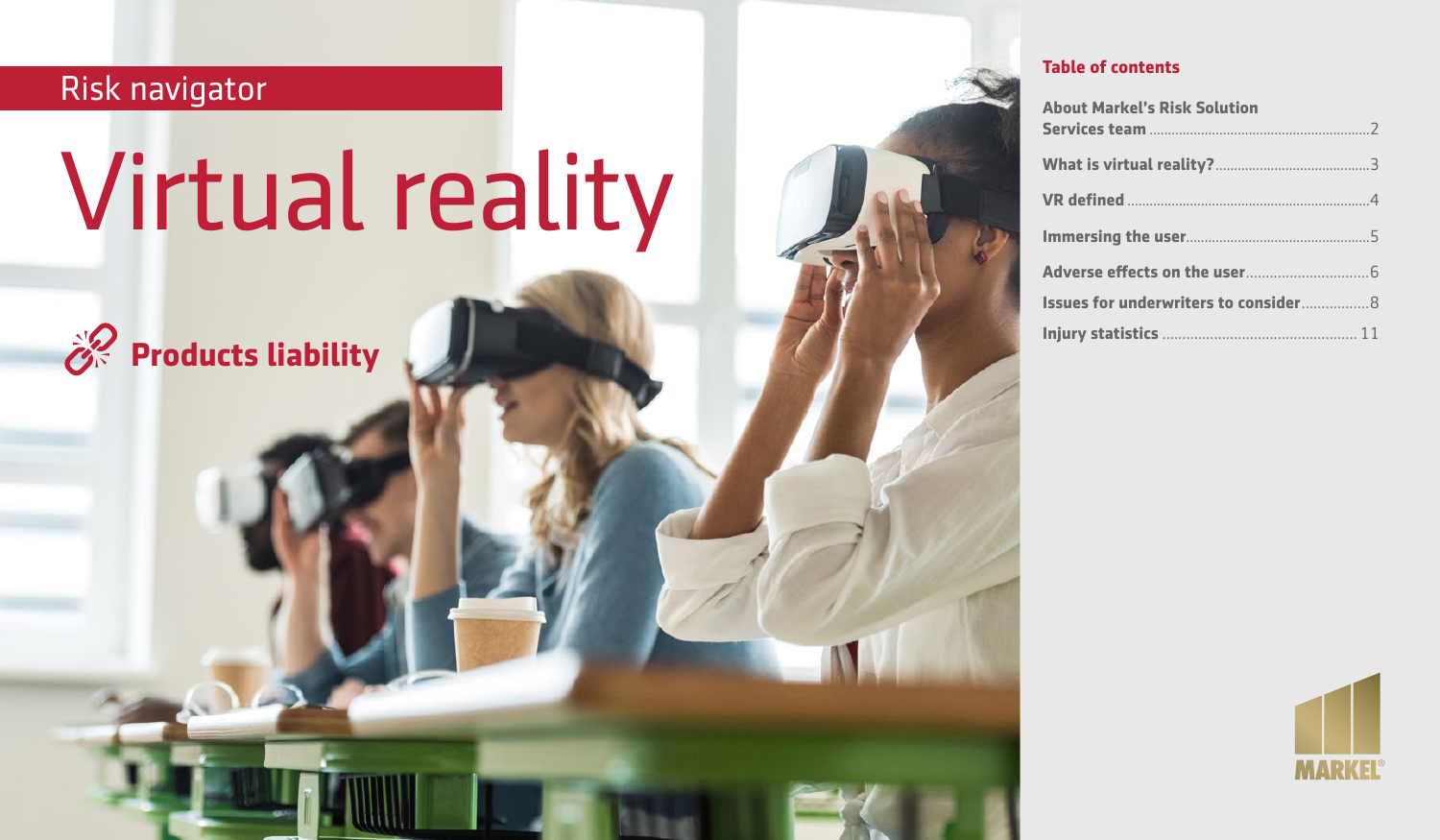#### **About Markel's Risk Solution Services team**

**Risk Solution Services** provides technical insight related to existing and potential insured risk at Markel. The team partners with our customers, claims, and underwriters to educate on both current and future risk trends and supports our clients with a comprehensive offering of risk management solutions.

We do this by engaging with clients, underwriting, and claims teams.

E-mail our team at [risksolutions@markel.com](mailto:risksolutions@markel.com).



This document is intended for general information purposes only, and should not be construed as advice or opinions on any specific facts or circumstances. The content of this document is made available on an "as is" basis, without warranty of any kind. This document can't be assumed to contain every acceptable safety and compliance procedures or that additional procedures might not be appropriate under the circumstances. Markel does not guarantee that this information is or can be relied on for compliance with any law or regulation, assurance against preventable losses, or freedom from legal liability. This publication is not intended to be legal, underwriting, or any other type of professional advice. Persons requiring advice should consult an independent adviser. Markel does not guarantee any particular outcome and makes no commitment to update any information herein, or remove any items that are no longer accurate or complete. Furthermore, Markel does not assume any liability to any person or organization for loss of damage caused by or resulting from any reliance placed on that content.

\*Markel Specialty is a business division of Markel Service, Incorporated, the underwriting manager for the Markel affiliated insurance companies.

© 2020 Markel Service, Incorporated. All rights reserved.

Page 2 of 12

# **Table of contents**

| <b>About Markel's Risk Solution</b>          |
|----------------------------------------------|
|                                              |
|                                              |
|                                              |
|                                              |
| <b>Issues for underwriters to consider 8</b> |
|                                              |



March 2020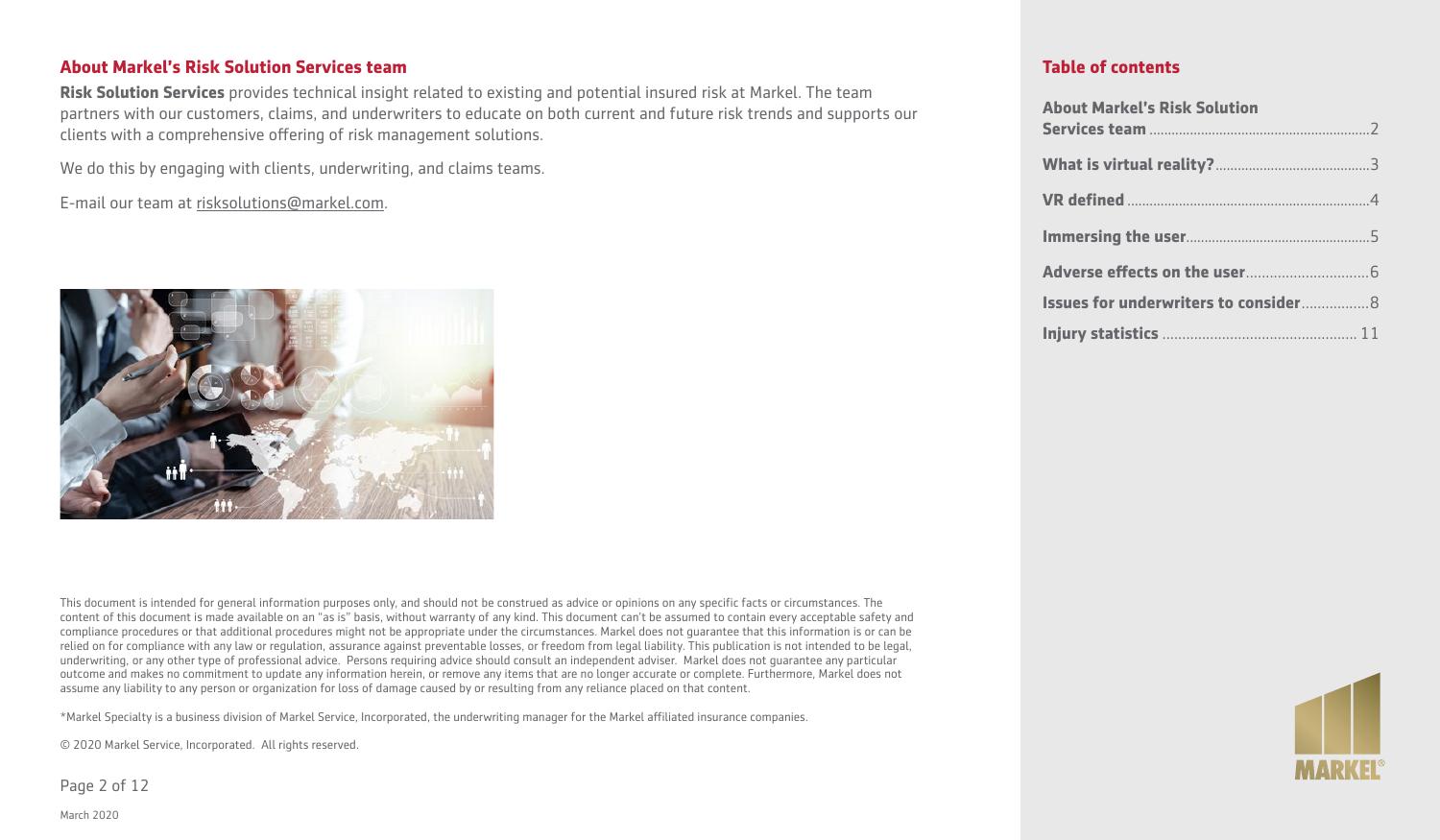# **What is virtual reality?**

Virtual reality (VR) refers to an artificial environment which is experienced through sensory stimuli (such as sights and sounds) provided by a computer and in which one's actions partially determine what happens in the environment. In reality, human brains interpret visual cues, such as light reflected on objects in the environment, and relative size and shadows, as well as auditory stimuli, for perception. Typical equipment that may be included in VR are head-mounted displays (HMDs), immersive rooms, suites or simulators, data gloves, and wands (usually wireless). VR headsets and other components are typically sold through retailers such as Target and/or online from Amazon, Target, BestBuy, etc. The first mind-controlled VR game is expected to be in arcades in 2019.

Through the use of specific hardware and software, VR can help replicate or create an environment, based on reality or the imagination of the creator. To experience VR, a user needs a set of hardware. The most important and common device is a head-mounted display (HMD), which is a wraparound headset that keeps real world light and images out of view. VR developers use visual cues and 'rules' to provide information for the brain in a VR experience. For example, in a virtual environment, objects should follow expectations of the laws of physics, and shadows and size should aid in determining depth and distance.



#### **Table of contents**

| <b>About Markel's Risk Solution</b>          |
|----------------------------------------------|
|                                              |
|                                              |
|                                              |
|                                              |
| <b>Issues for underwriters to consider 8</b> |
|                                              |



Page 3 of 12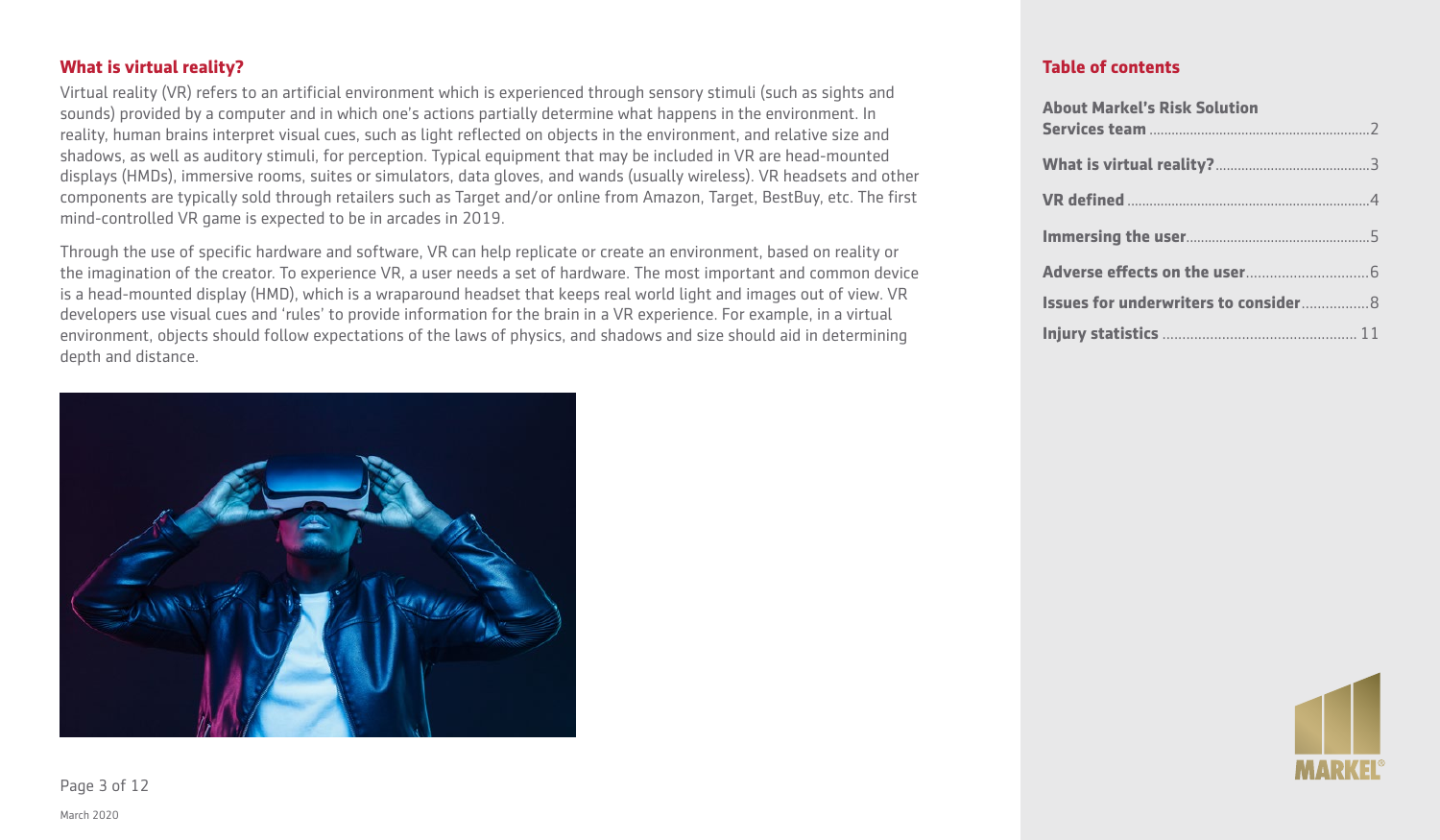## **VR defined**

VR-related products were introduced more than 100 years ago. In the 1920s, flight simulators were developed to train US military pilots. In the 1960s, the Sensorama, a VR theater cabinet was introduced, and the first HMD system for immersive simulation applications was developed. The public starting accessing VR devices through arcade games and early 3D graphic games in the 1990s. However, HMDs were not popularized until after 2010, when the prototype of the Oculus Rift, an HMD developed specifically for gaming, was created. Since that time, numerous companies have developed their own VR headsets.

It should be remembered, VR is a computer-generated 3D simulation using electronic equipment to be interacted with by humans in a seemingly real or physical way. There are many current definitions of VR. However, Techopedia appears to cover most of the others. According to Techopedia, "Virtual reality refers to computer-generated environments or realities that are designed to simulate a person's physical presence in a specific environment that is designed to feel real. The purpose of VR is to allow a person to experience and manipulate the environment as if it were the real world. The best virtual realities are able to immerse the user completely. Virtual reality should not be confused with simple 3D environments like those found in computer games, where you get to experience and manipulate the environment through an avatar, rather than personally becoming part of the virtual world." Further, "The environment must be made up of images that appear life-sized according to the perspective of the user/viewer unless the desired effect deviates from this. The system responsible for running the virtual environment must be able to track the user's motions, especially the eye and head movements, so that it can react and change the images on the display or initiate any related events.



#### **Table of contents**

| <b>About Markel's Risk Solution</b>          |  |
|----------------------------------------------|--|
|                                              |  |
|                                              |  |
|                                              |  |
|                                              |  |
| <b>Issues for underwriters to consider 8</b> |  |
|                                              |  |



Page 4 of 12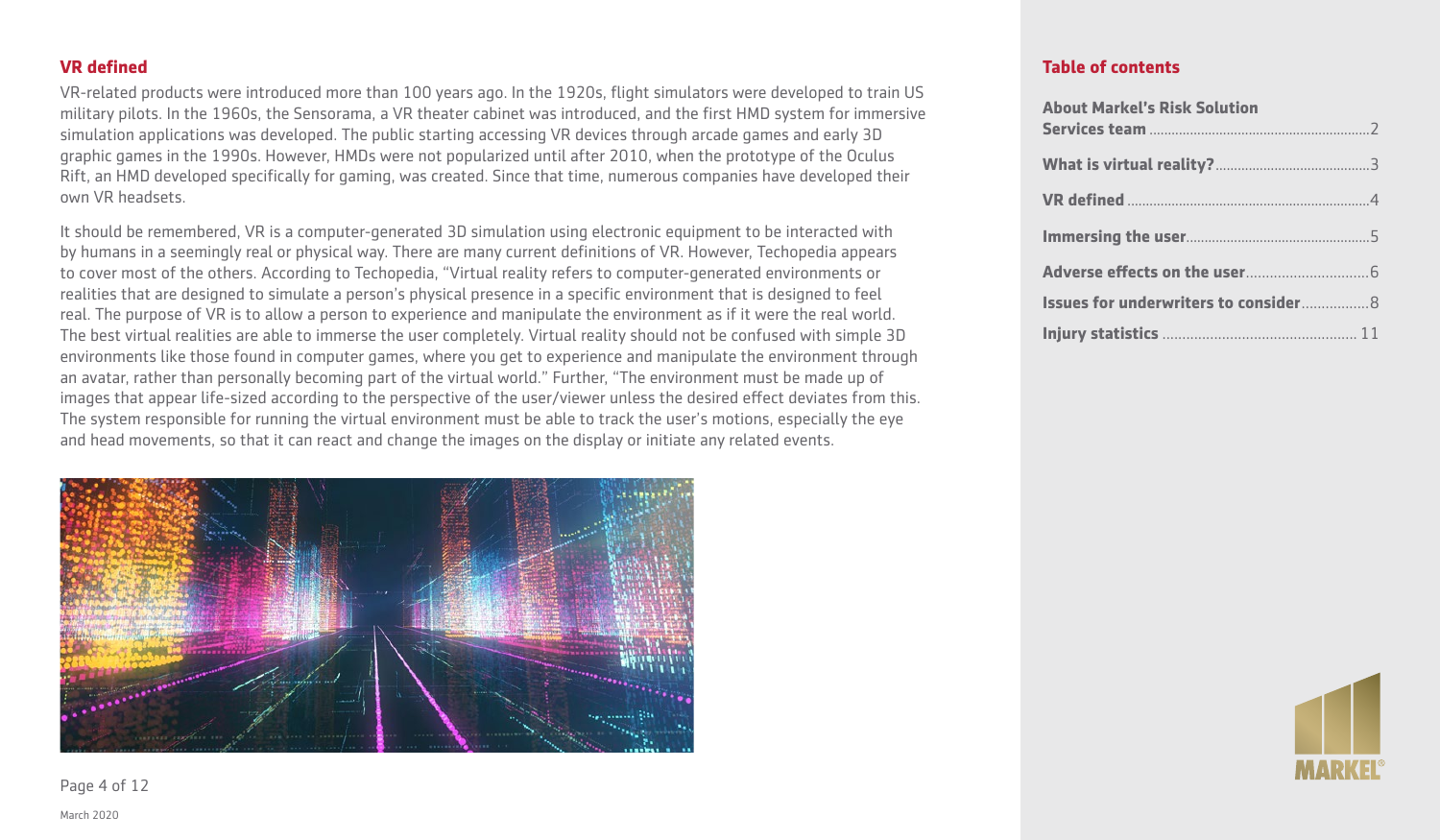#### **Immersing the user**

In order to immerse the user fully, Jonathan Steuer, a Ph.D. in communication theory and research, proposed two components. Depth of information: refers to the quality and amount of data the user is fed by the virtual environment itself. This could be achieved through the display resolution, graphics quality, and complexity of the environment, sound quality, haptic feedback, and the like; and breadth of information: refers to how many senses are being stimulated by the virtual environment. The most basic of these should be audio and visual, while the most advanced systems should include stimulation of all five senses in order to enhance immersion.



Visual perception is the brain's ability to make sense of what the eye sees, through interpretation of light reflected on objects in the environment. Visual cues, such as relative size and shadows, aid in interpreting the world. Through the use of specific hardware and software, virtual reality (VR) can help replicate or create an environment, based on reality or the imagination of the creator. The aim of VR is to create a sensory experience for the user sometimes including sight, touch, hearing, smell, or even taste. To experience VR, a user needs a set of hardware. The most important and common device is a head-mounted display (HMD), which is typically a wraparound headset that keeps real world light and images out of view. VR developers use visual cues and 'rules' to provide information for the brain. For example, in a virtual environment, objects should follow expectations of the laws of physics, and shadows and size should aid in determining depth and distance.

The interaction between VR and the brain has led to various applications, including military, consumer, and medical applications. The first wide-scale consumer applications for VR are in the computer gaming industry. In health and medicine, example applications include treatment of post-traumatic stress disorder, surgical training, and physical therapy. Additionally, VR is being promoted as an educational tool, replacing traditional books and providing virtual field trips and training simulations. VR can be used in private settings, such as an office, workplace or home, or a public setting, such as a VR arcade.

#### **Table of contents**

| <b>About Markel's Risk Solution</b>          |  |
|----------------------------------------------|--|
|                                              |  |
|                                              |  |
|                                              |  |
|                                              |  |
| <b>Issues for underwriters to consider 8</b> |  |
|                                              |  |



Page 5 of 12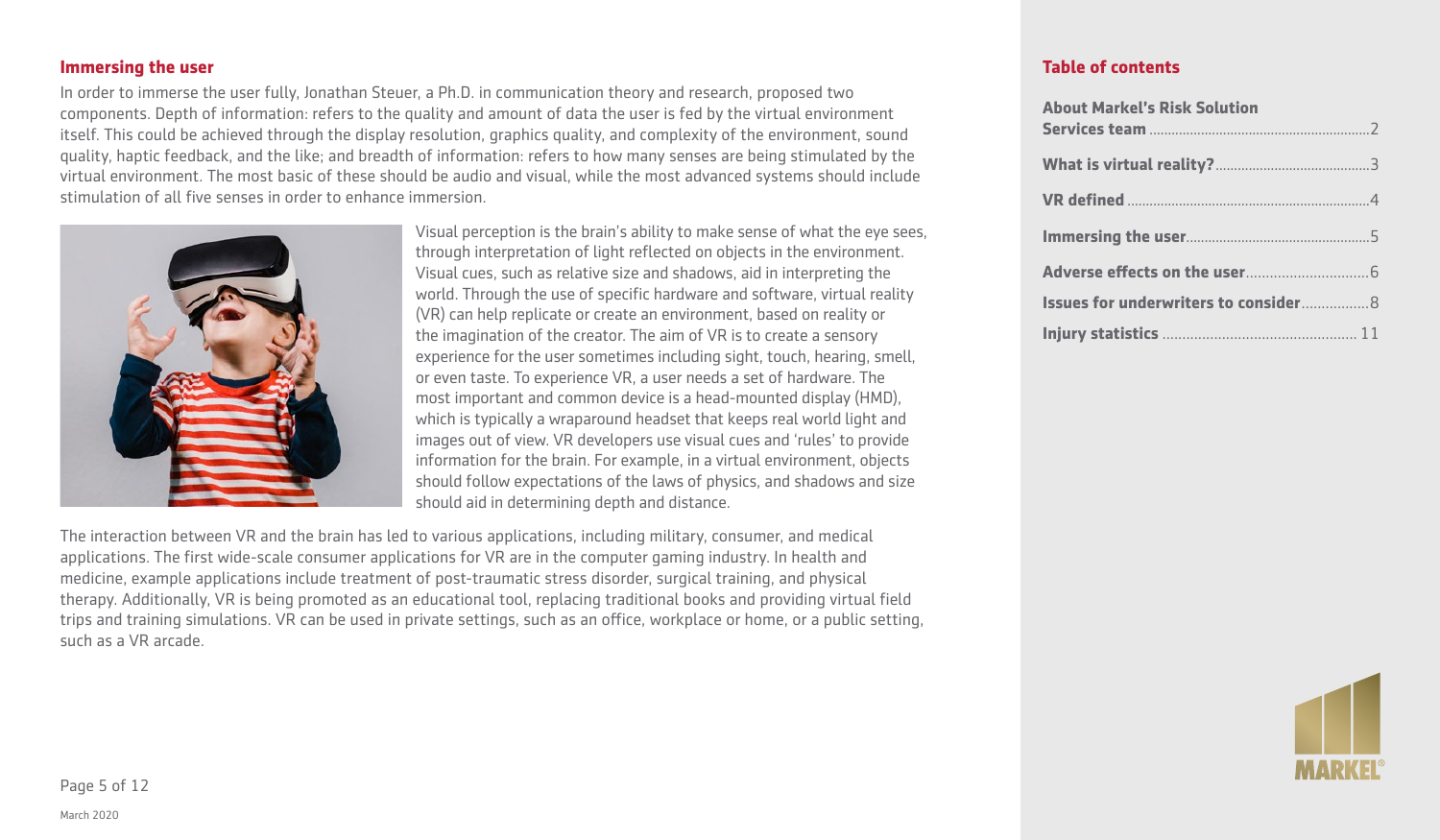# **Adverse effects on the user**

The use of HMDs and VR equipment comes with some risks. Users may experience the following types of adverse effects during or following a VR experience:

- Slips, trips, falls
- Cord, cable, and controller entanglement
- Discomfort from static posture requirements or from wearing the HMD
- Repetitive stress injuries
- Photosensitive seizures
- Hearing loss
- Radio frequency interference
- Eye strain or fatigue
- Increased heart rate, increased blood pressure, panic attacks, anxiety, post-traumatic stress disorder, fainting, nausea, vomiting, or other physical or psychological effects
- Without a cross-platform standard, VR and AR applications, games, engines, and devices must use each VR/AR platform's proprietary APIs (i.e., each platform can only use the apps and devices that have been specifically ported). The result is high development costs, industry fragmentation, and confused customers--limiting market growth.
- Many of the consumer applications of VR are in the gaming industry. Recently, the World Health Organization classified disorders related to gaming in the ICD-11, including 6C51, gaming disorder (associated with addictive behaviors), and QE22, hazardous gaming, which increases the risk of harmful physical or mental health consequences to the individual or others around the individual.
- Research on how VR gaming influences perceptions, cognitions, and behaviors outside of playing is ongoing. Gamers may experience Game Transfer Phenomena (GTP), or non-volitional phenomena related to playing videogames including thoughts, urges, images, and sounds when not playing.
- There is research suggesting that exposures to VR environments can increase dissociative experiences or senses of detachment and unreality toward oneself or the external world.



#### **Table of contents**

| <b>About Markel's Risk Solution</b>          |  |
|----------------------------------------------|--|
|                                              |  |
|                                              |  |
|                                              |  |
|                                              |  |
|                                              |  |
| <b>Issues for underwriters to consider 8</b> |  |
|                                              |  |

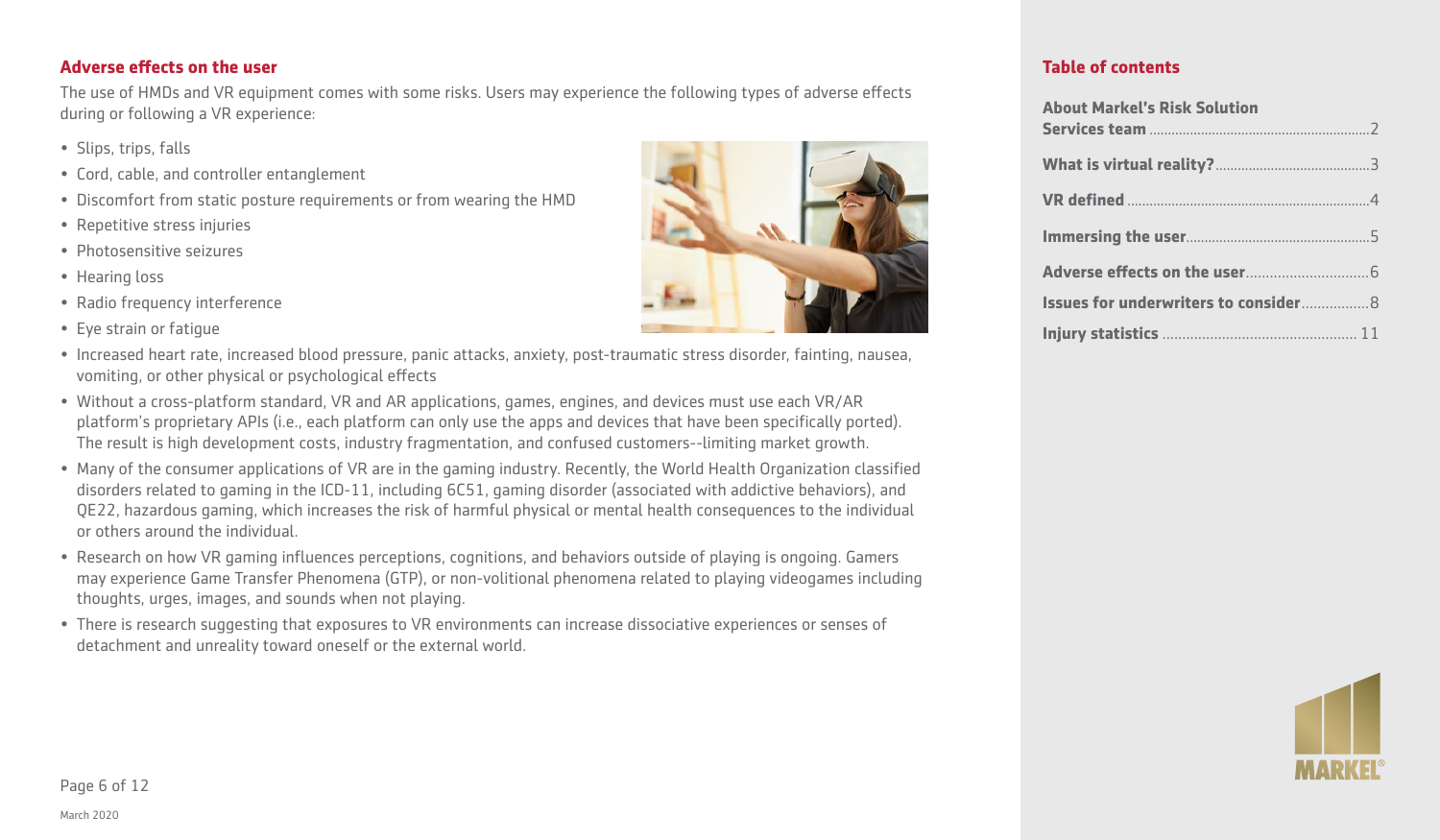• Ocular effects have been noted in young adults wearing VR headsets. The American Academy of Ophthalmology (AAO) notes that "there is no reason to be concerned that VR headsets will damage eye development, health or function." However, staring at a VR headset screen, as with other digital devices, may cause eye strain or fatigue. Individuals with amblyopia (an imbalance in visual strength between the two eyes), strabismus (misaligned eyes), or other conditions that inhibit focusing, depth perception, or normal 3D vision may be more likely to experience headaches and/or eye fatigue when using VR gear. The AAO recommends that those who wear glasses should wear them while using a VR headset.

Because the widespread use of VR technology is recent, there is limited information regarding the potential side effects associated with sustained use of VR equipment. These uncertainties have resulted in numerous warnings on equipment that are inconsistent between products.



#### **Table of contents**

| <b>About Markel's Risk Solution</b>          |
|----------------------------------------------|
|                                              |
|                                              |
|                                              |
|                                              |
| <b>Issues for underwriters to consider 8</b> |
|                                              |



March 2020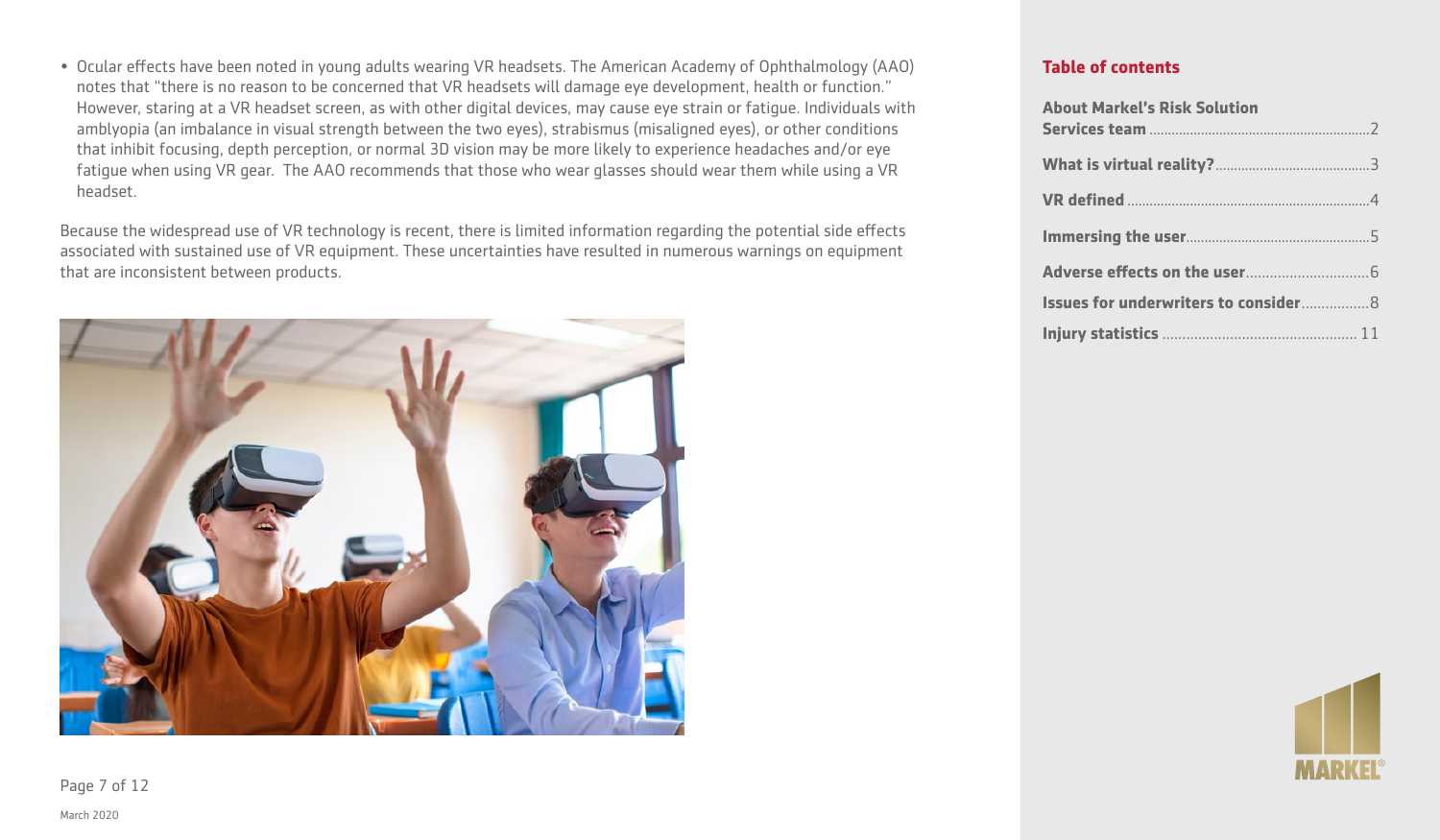#### **Issue for underwriters to consider**

Issues to consider include:

- Augmented Reality (AR) and Virtual Reality (VR) are typically being combined with other technologies to intensify the overall VR experience. While virtual reality is described as interactive, immersive, compelling, genuine, with both an initial "wow" factor and endless replay ability the sheer act of wearing a headset means the participant is cut off from the distractions of the real world and fully immersed, while attempted to be fully focused in the VR presentation. Emotions can be more intense and more genuinely felt when compared to traditional video. AR adds an additional advancement element to certain components like sound, picture and images, and motion along with GPS data to make the view more alluring meanwhile informative. It blurs the line that makes the difference about what is computer generated and what is real by improvising the users' senses. Generally, augmented reality represents a changed view of reality by augmenting the elements or components in context to the environment. With the help of AR technology combined with VR, users find themselves in the middle of a digitally-manipulating and interactive surrounding that can be masked into the real world.
- Products should meet applicable regulatory or consensus standards. Some include:
	- The Khronos Group VR Standards Initiative (an industry consortium of leading hardware and software companies which has as a goal ANSI Standards for VR)
	- ISO 9241-171 Ergonomics of human-system interaction -- Part 171: Guidance on software accessibility
	- ISO 9241-391:2016 Ergonomics of human-system interaction -- Part 391: Requirements, analysis, and compliance test methods for the reduction of photosensitive seizures
	- Web Content Accessibility Guidelines (WCAG) 2.3: Do not design content in a way that is known to cause seizures
	- ANSI/HFES 200-2008: Human Factors Engineering of Software User Interfaces
	- CAN/CSA-C22.2 No. 60950-1-07 Second Edition, Information Technology Equipment Safety
	- IEC/EN 62471 for LED Lighting Products Standards for Eye and Skin Safety
- IEEE Standard PAR1789: Recommending practices for modulating current in high brightness LEDs for mitigating health risks to viewers, and Update: LED Lighting Flicker and Potential Health Concerns
- Title 47, Part 15 (47 CFR 15), part of Federal Communications Commission (FCC) rules and regulations regarding unlicensed transmissions
- ETSI EN 300 328 V1.9.1 (2015-02) Electromagnetic compatibility and Radio spectrum Matters (ERM)
- EU Radio Equipment Directive (RED) 2014/53/EU

# **Table of contents**

| <b>About Markel's Risk Solution</b>          |  |
|----------------------------------------------|--|
|                                              |  |
|                                              |  |
|                                              |  |
|                                              |  |
| <b>Issues for underwriters to consider 8</b> |  |
|                                              |  |



Page 8 of 12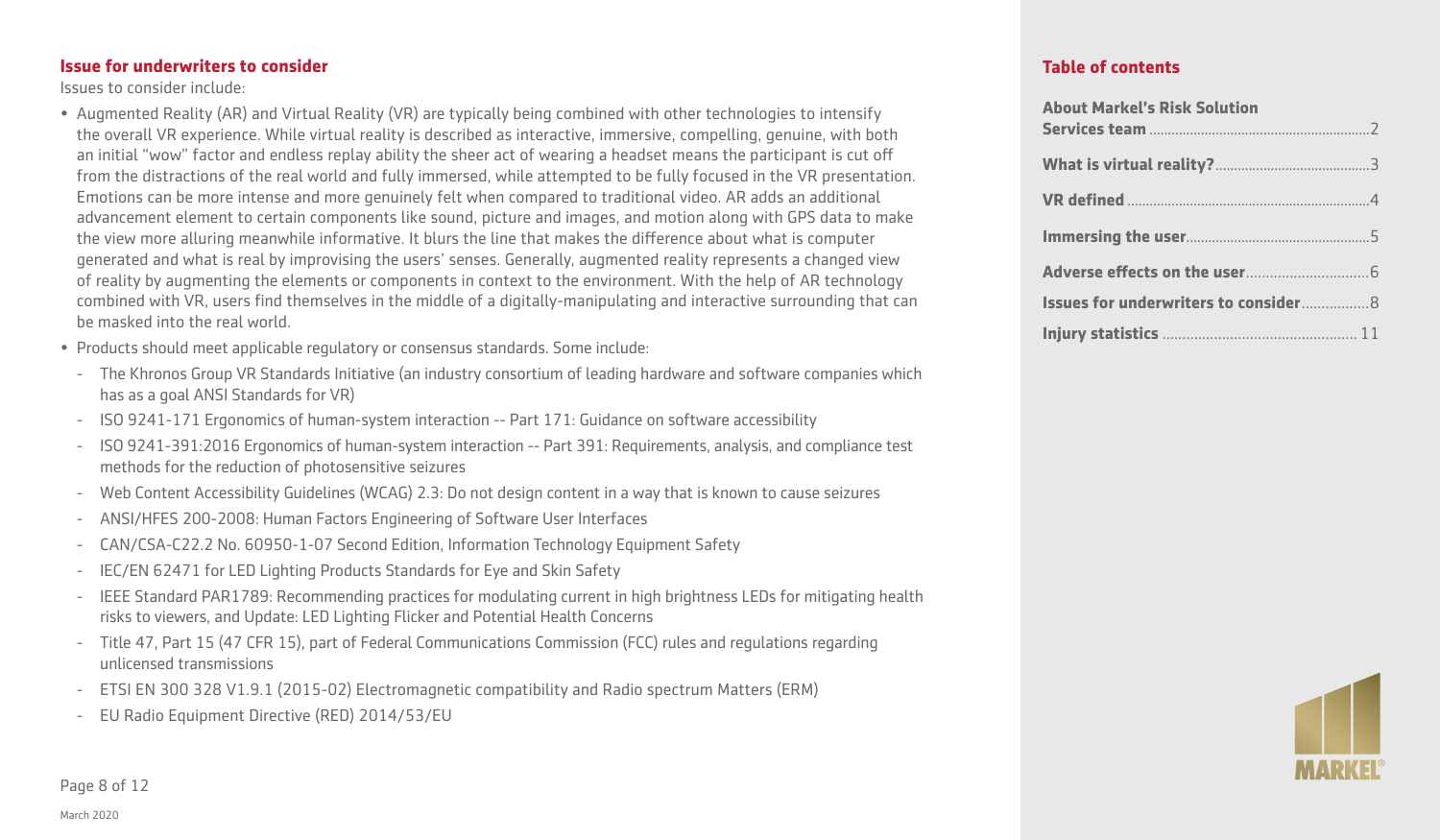- Virtual reality is an immersive experience that can be intense. Frightening, violent, or anxiety-provoking content can cause your body to react as if it were real. Carefully choose your content if you have a history of discomfort or physical symptoms when experiencing these situations.
- We recommend seeing a doctor before using the headset if you are pregnant, elderly, have pre-existing binocular vision abnormalities or psychiatric disorders, or suffer from a heart condition or other serious medical condition.
- If you previously have had a seizure, loss of awareness, or other symptom linked to an epileptic condition, you should see a doctor before using the headset.
- This product should not be used by children under the age of 13, as the headset is not sized for children and improper sizing can lead to discomfort or health effects, and younger children are in a critical period in visual development.
- Prolonged use should be avoided (by children greater than 13), as this could negatively impact hand-eye coordination, balance, and multi-tasking ability. Adults should monitor children closely during and after use of the headset for any decrease in these abilities.
- Make sure the headset and sensor cables are not choking or tripping hazards.
- Take at least a 10 to 15 minute break every 30 minutes, even if you don't think you need it. Each person is different, so take more frequent and longer breaks if you feel discomfort. You should decide what works best for you.
- Listening to sound at high volumes can cause irreparable damage to your hearing. Background noise, as well as continued exposure to high volume levels, can make sounds seem quieter than they actually are. Due to the immersive nature of the virtual reality experience, do not use the headset with the sound at a high volume so that you can maintain awareness of your surroundings and reduce the risk of hearing damage.

# **Table of contents**

| <b>About Markel's Risk Solution</b>          |  |
|----------------------------------------------|--|
|                                              |  |
|                                              |  |
|                                              |  |
|                                              |  |
|                                              |  |
| <b>Issues for underwriters to consider 8</b> |  |
|                                              |  |

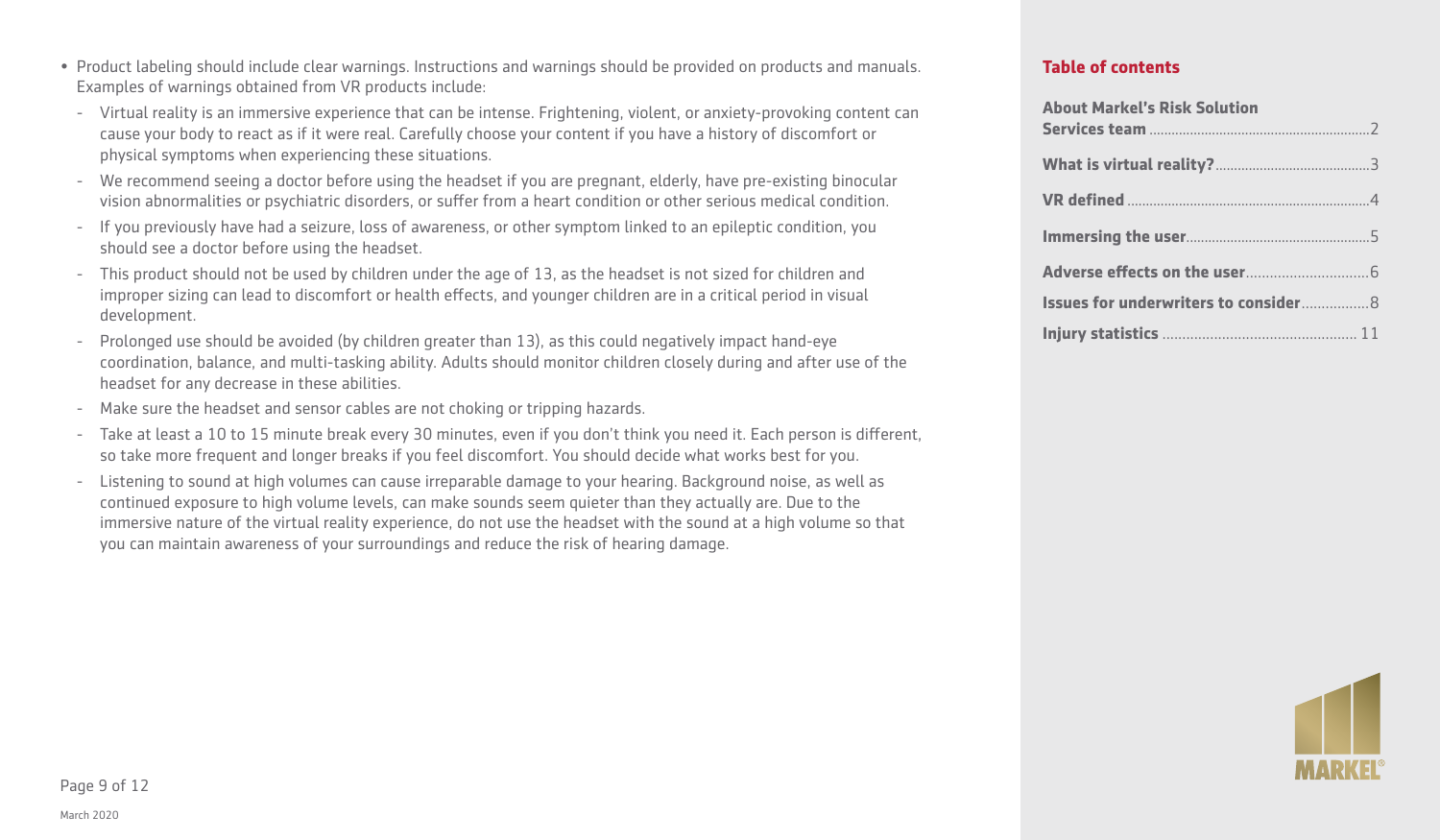- The headset, touch sensor, and remote contain magnets or components that emit radio waves, which could affect the operation of nearby electronics, including cardiac pacemakers, hearing aids, and defibrillators. If you have a pacemaker or other implanted medical device, do not use these devices without first consulting your doctor or the manufacturer of your medical device.
- A review of headset manufacturers notes differences in warnings between companies. For example, one company notes that the device is not for use by children without adult supervision; another company notes that the product was not designed to be used by children (no age noted) and that children should not be allowed to play with it; and a third notes that children under the age of 13 should not use the product.
- Some products come with maintenance instructions, including proper grounding installation, battery replacement instructions, and instructions on cleaning the product.
- Some products contain batteries and lasers, and have restrictions regarding disposal.



**Table of contents**

| <b>About Markel's Risk Solution</b>          |
|----------------------------------------------|
|                                              |
|                                              |
|                                              |
|                                              |
| <b>Issues for underwriters to consider 8</b> |
|                                              |



Page 10 of 12

March 2020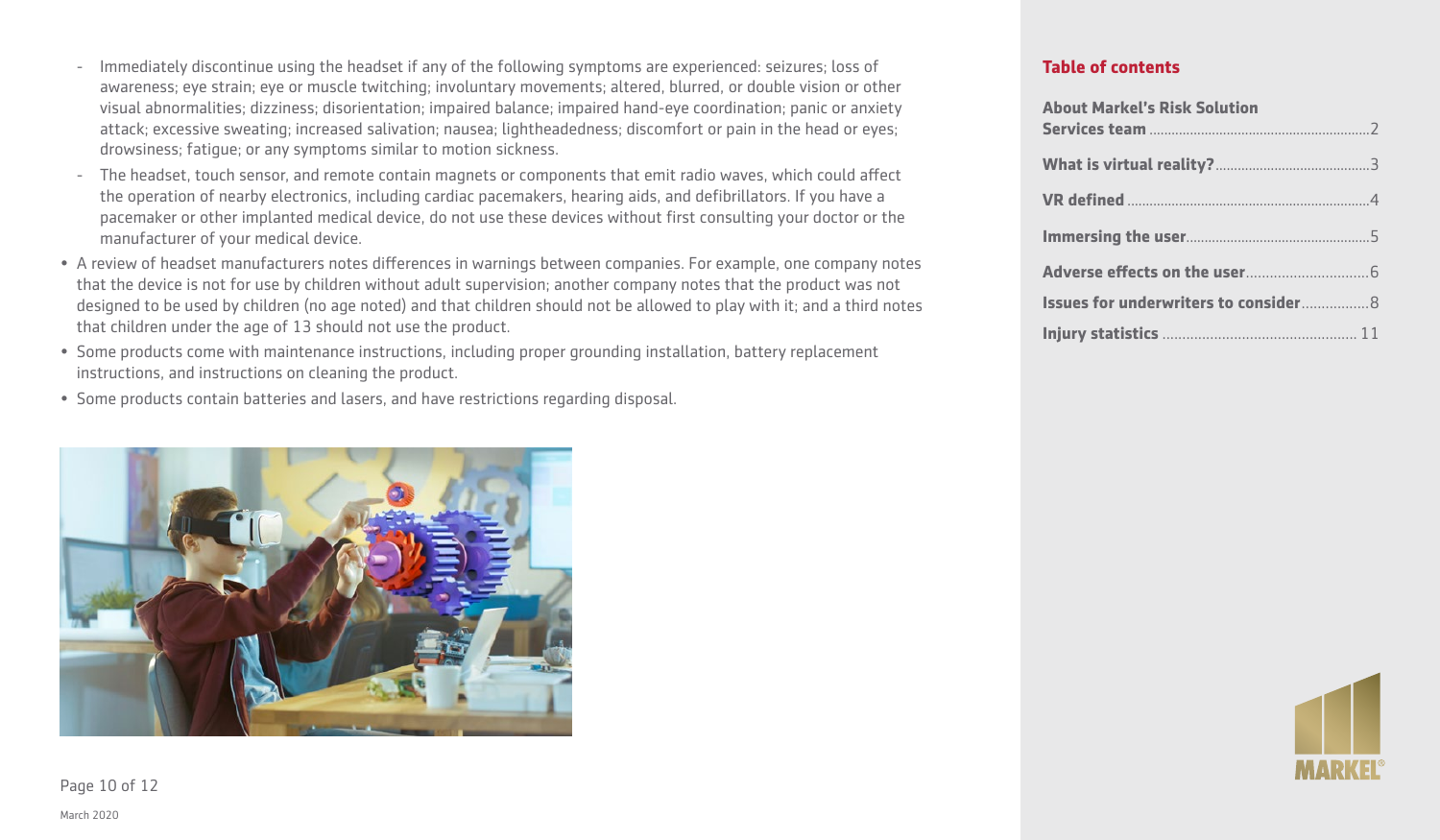**Injury statistics**

There is little data on injury statistics related to VR. Many types of physical injuries may occur during a VR experience. In addition, experiences such as dizziness or fatigue may lead to injury following a VR experience. While warnings are provided with some devices warning of the operation of heavy machinery immediately following a VR experience, the frequency of injury following VR headset use is unknown. The CPSC highlighted hazards associated with VR and augmented reality AR (AR, or mixed reality) in a 2017 report and notes, "VR replaces the visual field of the consumer with a digital environment. Because the user's view of the physical world is replaced with a digital world, the possibility of falls, trips, and bumping into real objects exists. If a user attempts to lean on a virtual object, or "sees" a hallway where a physical wall or a stair exists, an injury may occur. To the extent that VR headsets are heavy, or may contain high-energy batteries, there could be a risk of neck strain or fire/burn in the case of a sudden release of the battery's energy… Bright, moving, or human-shaped virtual objects can distract an AR system user while he/she is performing an important task, such as crossing a street…Similar to VR, the AR environment can contribute to the possibility of falls, trips, and bumping into real objects."

- **VR has known physical and psychological risks:** Risks include physical injury associated with slips, trips, falls, entanglement, as well as potential for eye strain and hearing loss. Many users experience effects of motion sickness, including nausea. Other physical or psychological effects may include seizures, loss of awareness, eye strain, eye or muscle twitching, involuntary movements, altered, blurred, or double vision or other visual abnormalities, dizziness, disorientation, impaired balance, fainting, impaired hand-eye coordination, panic or anxiety attack, post-traumatic stress disorder, excessive sweating, increased salivation, nausea, lightheadedness, discomfort or pain in the head or eyes, drowsiness, and fatigue.
- **VR side effects may last well after the VR experience:** Headaches, nausea, and visual effects may linger following a VR experience, introducing increased risk for injury. Users should not operate heavy machinery if any VR side effect symptoms persist.
- **VR's side effects may affect children's visual development:** The American Academy of Pediatrics has not provided guidance on VR use by children; however, there is mixed evidence regarding the safety of VR headset use by children. The American Academy of Ophthalmology (AAO) notes, "There is no reason to be concerned that VR headsets will damage eye development, health or function." However, a printed warning on a VR HMD notes that children under the age of 13 should not use it, as younger children are in a critical period in visual development.

# **Table of contents**

| <b>About Markel's Risk Solution</b>          |  |
|----------------------------------------------|--|
|                                              |  |
|                                              |  |
|                                              |  |
|                                              |  |
| <b>Issues for underwriters to consider 8</b> |  |
|                                              |  |



Page 11 of 12